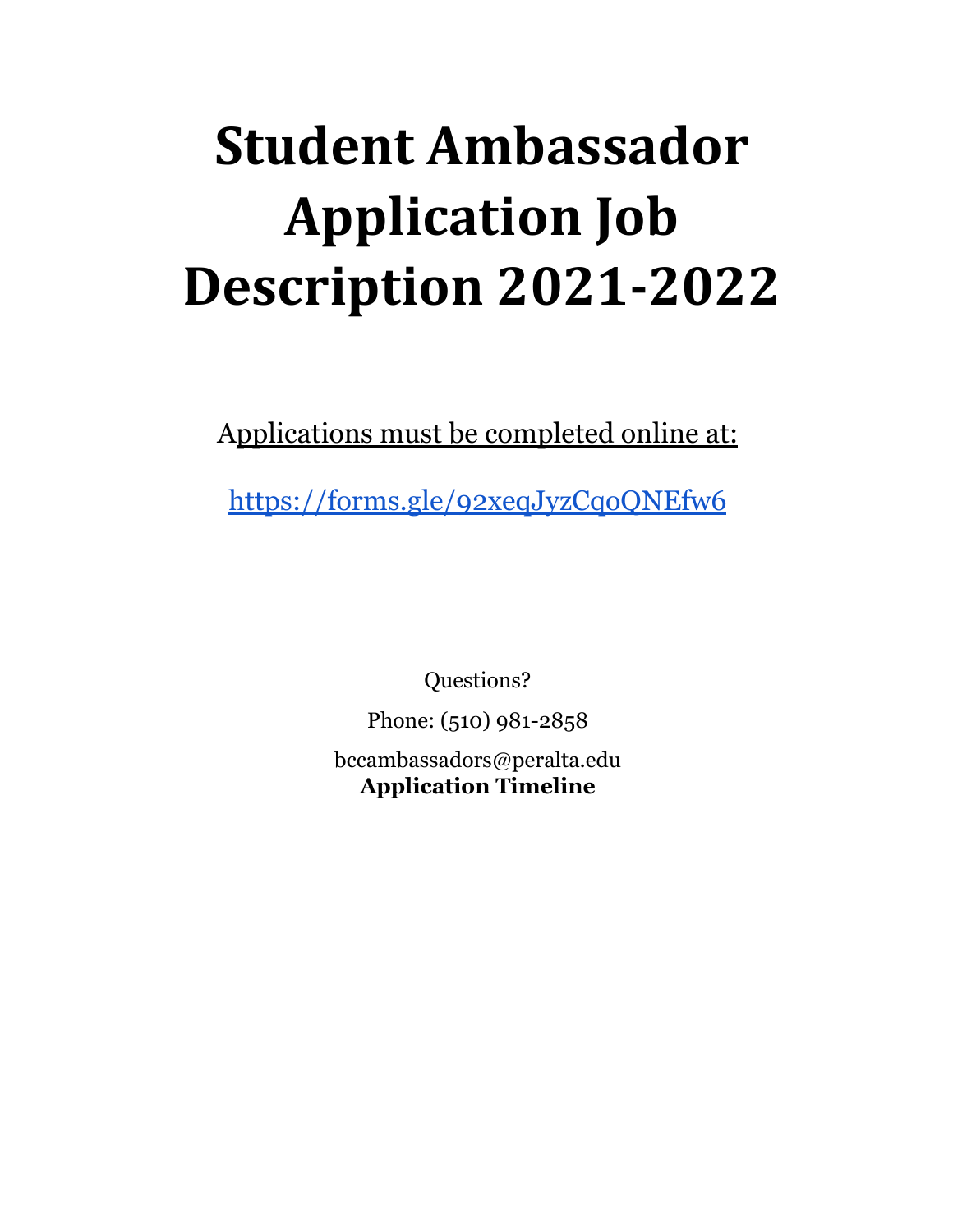# **Student Ambassador Job Description**

### **A. Position Description**

The Berkeley City College (BCC) Student Ambassador Program is structured with the understanding that students are best equipped to assist other students with navigating online school and utilizing its services to the maximal extent. Students with backgrounds similar to those who need help can most expeditiously achieve the objectives set forth in the program to help new and continuing students succeed in a college setting.

The BCC Student Ambassador program is designed to train students to be leaders in their community and to be of service to their student body. The primary tasks are to help the other students get acclimated to online school and to be aware of the services available to them at BCC and District-wide to help them achieve their educational goals.

The Ambassador may be called to help students with such matters as applying for college, selecting classes, managing their passport accounts, assisting with utilizing all colleges resources and services, assisting with outreach on a variety of levels and to support programs/events being put on by the Campus Life Office.

#### **B. Qualifications**

- 1. The SA must be enrolled in a minimum of 6 units per semester at Berkeley City College.
- 2. The SA must maintain a 3.0 Cumulative and Semester GPA
- 3. The SA must remain in good academic and judicial standing with the District
- 4. The SA must be eligible to commit to at least one academic year after their start date

5. The SA must have the ability to communicate effectively with staff and students of various ethnic groups, backgrounds, and perspectives

- 6. The SA must exhibit good written and verbal skills
- 7. The SA must have good interpersonal skills
- 8. The SA must have the ability to show up on time frequently for the majority of their shifts
- 9. The SA must be available/willing to work some morning (8 am) shifts, evening (until 5 pm) and weekend shifts ( Graduation, typically occurring the last week of May)
- 10. The SA must be able to attend weekly staff meeting on Wednesdays from 12:30 pm 1:30 pm
- 11. The SA must have completed at least one semester at Berkeley City College (BCC) preference given to those with one year already completed
- 12. Employment performance reviews are conducted twice per academic year, it is expected that the SA receive satisfactory results on all performance reviews to maintain the position

# **C. Duties and Responsibilities**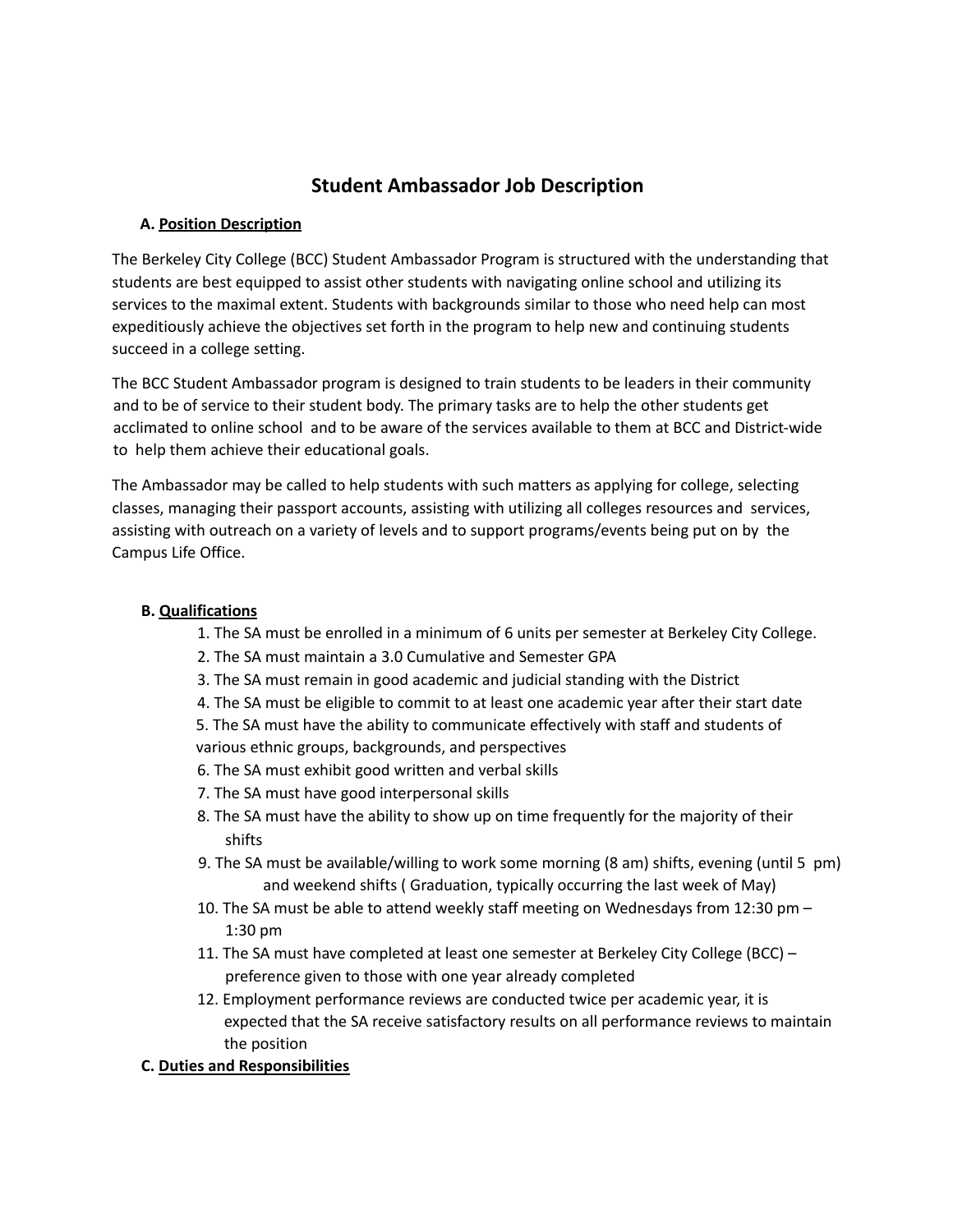# **C.1 General:**

- Manage and answer all student queries on the LiveChat, email, and voicemail inbox.
- Communicate with the BCC security, faculty and staff to ensure the quality direction of services to students and promotion of events, services offered, important deadlines etc.
- • Use Peralta e-mail for all job-related e-mail you may choose to forward your e-mail to another service, however, all Student Ambassador related information will come to your Peralta e-mail and you should communicate work-related business from there as well.

# **C.2 Communication:**

- Communicate with supervisor and Leads about work availability (in advance) throughout the semester and during major holidays and finals exams week.
- Work closely with Leads to ensure all work shifts are covered. This includes properly following procedures for shift changes and call-offs. Excessive or improper call-offs can result in termination of the position. If available staff members are encouraged to help their teammates by covering shifts when needed. Unless it is an emergency, shift coverage should be scheduled a day in advance of the missed shift. Note: "Studying for a final" does not count as an emergency, as it is the responsibility of the Ambassador to balance their work and school schedules in advance\_\_\_\_

• Ask other Ambassadors for help/information if you are unsure of procedures or information. • Stay up to date on policies and procedures regarding all pertinent topics/departments (e.g. Admissions & Records form procedures, enrollment periods, assessment schedules, etc.) It is your responsibility to stay in contact with the appropriate sources of information to ensure you are updated.

# **C.3 Conduct:**

 $\overline{\phantom{a}}$ 

 $\overline{\phantom{a}}$ 

- Monitor other commitments to student organizations, sports, volunteer work, etc., to see that they do not interfere with academics and the Student Ambassador responsibilities. Student Ambassadors must maintain a GPA of 3.0.
- Maintain a professional environment conducive to the workplace and good customer service.
- Respond to all student inquiries/concerns with respect and direct them to the proper resources.
- Properly respond to emergency situations when necessary, work closely with professional staff, Security and other emergency services.
- Document and report any activity that could be construed as misuses of our services/facilities to the Security and or Dean of Enrollment as applicable. Anything that may need follow up should be communicated to the Dean of Enrolment: irate/rude or dissatisfied students, missed shifts, facility/supply issues etc.
- Appropriately manage sensitive information while maintaining necessary confidentiality. Student Ambassadors are not allowed to handle Social Security numbers.
- Login to tawk.to on a timely manner for every shift.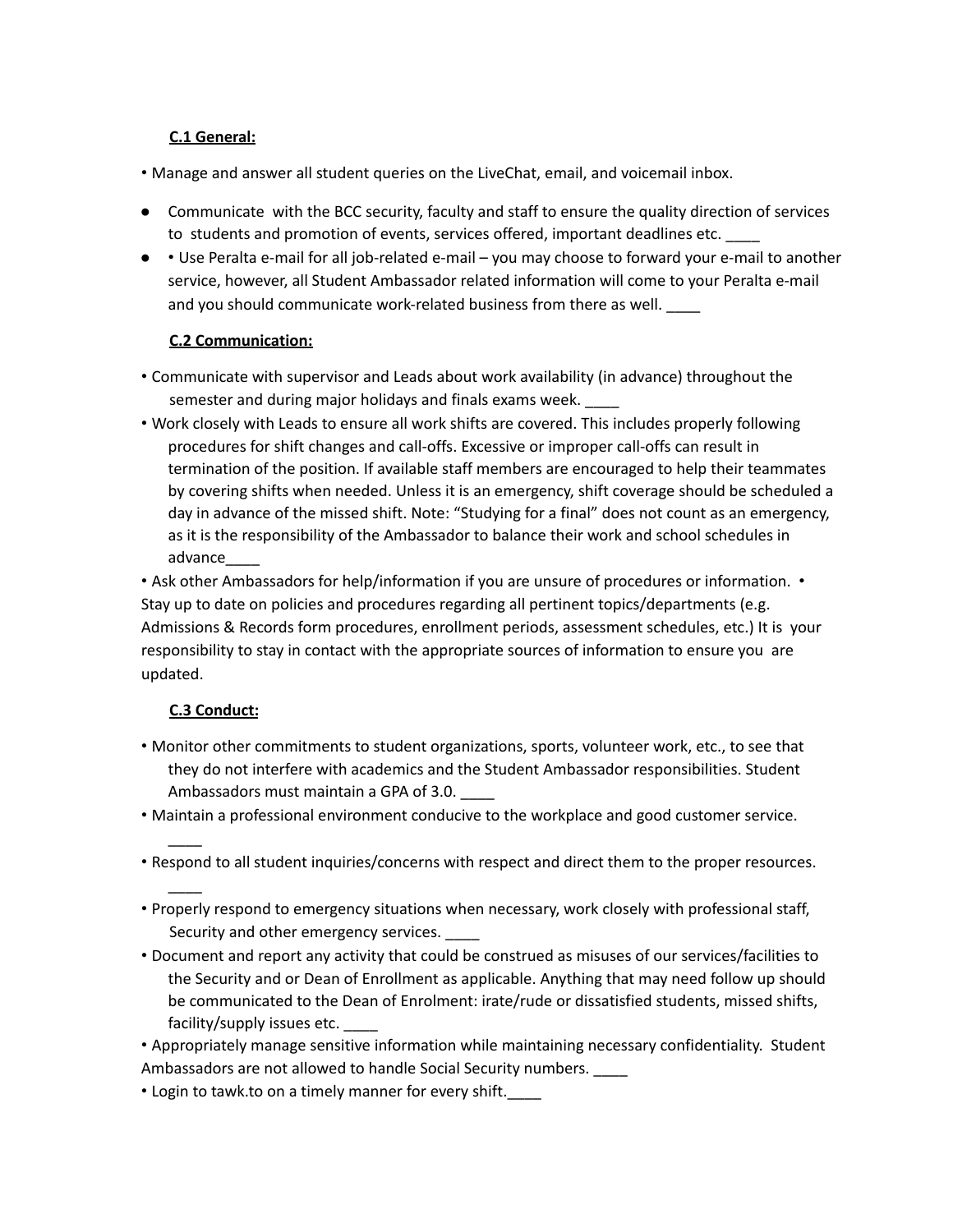- Work to be familiar with students' faces and names in the community (as best as possible).
- Maintain respectful and professional relationships with staff, students, and guests. \_\_\_\_
- Provide excellent customer service to all students, staff & guests. \_\_\_\_
- Maintain a positive and welcoming attitude as you are an employee and representative of Berkeley City College.
- Act in an honest, conscientious, and professional manner, showing respect for persons of all cultures, races, genders, classes, spiritual identities, sexual orientations, interests, and abilities. Refrain from becoming involved in activities or encouraging norms which are in direct opposition to this principle. \_\_\_\_
- Serve as a role model by abiding by all policies as listed in the Berkeley City College Student Code of Conduct. Maintain a level of conduct consistent with that expected of a University employee. \_\_\_\_
- Maintain a healthy balance between the position, academic load, and personal life. \_\_\_\_

### **C.4 LiveChat:**

- Monitor the LiveChat and respond to all student queries on a timely basis and to your best abilities.\_\_\_\_
- Consistently and accurately manage all LiveChat operations including, but not limited to assistance with Canvas, Campus Solution, and enrollment. \_\_\_\_

### **C.5 Meetings:**

• Regular weekly meetings will be held every Wednesday from 12:30 pm to 1:30 pm, meeting attendance is expected of all Ambassadors, please plan your schedule accordingly.

- Review agenda before meetings in order to come prepared to discuss listed topics. It is your responsibility to communicate with leads ahead of time to get topics placed on the agenda.
- Additional one:one meetings with the supervisors will be scheduled (will occur once per semester or as needed on a case by case basis to communicate about the quality of work and/or academic performance) \_\_\_\_

#### **D Terms of Employment**

- 2. All candidates that have been offered and have accepted the position MUST read through the Terms of Employment and the Basic Functions and Responsibilities of the position and initial each item. Initials signify a clear understanding of these expectations. Additionally, each staff member must sign and date the overall job description as an understanding that they have read through and agree to all terms. Again, only candidates that have been HIRED should initial and sign this document. The due date will be conveyed in the offer letter.
- 3. You must attend one 2-hour training. (See the above timeline for dates and times).
- 4. You must complete **1-hour of shadowing** before your official start date ie. You will be on the LiveChat with current staff for 1-hour to gain experience with certain tasks – this will typically occur between May and August

#### **Frequently Asked Questions**